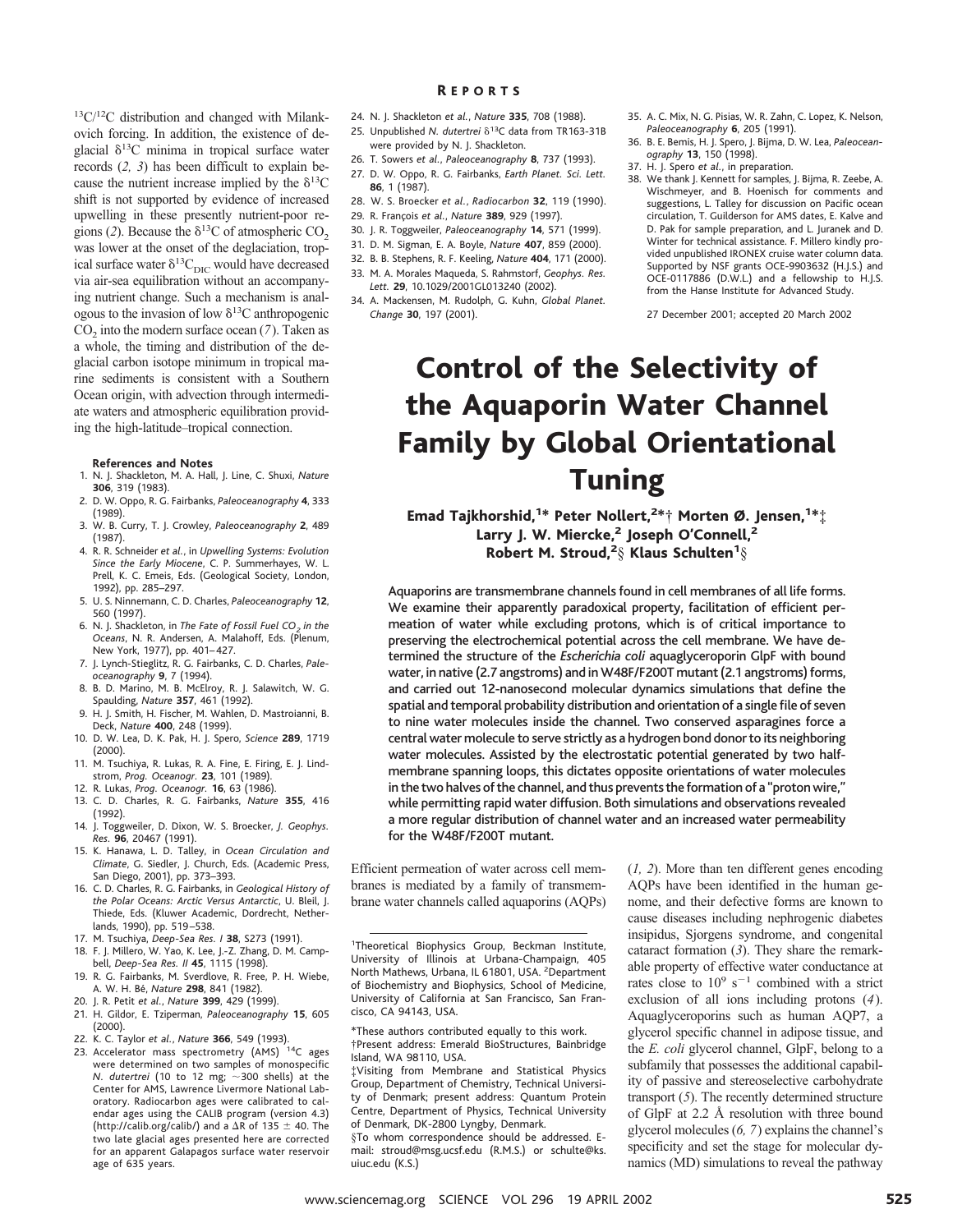and mechanism of conduction (*8*). The x-ray crystal structure of a related human AQP1 has also been reported recently (*9*).

The high proton mobility in bulk water is readily explained by the Grotthuss mechanism involving proton tunneling from one water molecule to the next and rearrangement of hydrogen bonds (*10*). Proton conductance in proteins occurs through a "proton wire," in which a singlefile arrangement of properly hydrogen-bonded

### R EPORTS

water molecules and polar groups of protein, provides an optimal pathway for efficient proton transfer (*11*–*13*), the latter requiring, however, a reorientation of water molecules. Implied by the single file of glycerol and water molecules in glycerol saturated GlpF (GlpF1G) (*6, 8*), the water conducting property of AQPs suggests that they support a column of water molecules inside the channel, raising the long standing question as to why protons are so effectively

blocked. In order to elucidate the origin of proton exclusion and the molecular mechanism of water diffusion in AQPs, we determined in the absence of glycerol the crystal structure of the native (GlpF-G) and the W48F/F200T mutant  $(GlpF<sup>W48F/F200T</sup>)$  forms of GlpF (Table 1) and carried out MD simulations (*14*) of mem $brane-embedded$   $GlpF+G$ ,  $GlpF-G$ , and GlpFW48F/F200T tetrameric channels to reveal diffusive behavior and positions and orienta-





and Phe<sup>200</sup> toward the channel center and negative difference density on the opposite side indicate their shifted position in (GlpF+G). (D) Comparison of channel radii  $\left[\text{(GlpF-G)}_{A}, \text{light blue}; \text{(GlpF-G)}_{B}, \text{dark blue}; \text{(GlpF+G)}\right]$ , red; (see Table 1)] determined by the Hole2 program (*28*). In the absence of glycerol the constriction  $(z = -4.5)$  becomes narrower by about 10% and is shifted by about 2 Å  $(z = -2.5)$ . (Inset) Superposition of the channel constricting residues in the selectivity filter of (GlpF+G), (red) and (GlpF-G)<sub>B</sub>, (blue). (**E**) Rotation of Phe200 in  $\mathsf{GlpF{+G}}$  (red) and ( $\mathsf{GlpF{-G}}_\mathsf{B}$  (blue), viewed along its aromatic plane. The  $2F_0 - F_c$  electron density maps are contoured at  $2\sigma$ . Although backbone atom positions remain unchanged, the phenyl ring in (GlpF-G)<sub>A</sub> and (GlpF-G)<sub>B</sub> is rotated clockwise relative to GlpF+G by 8.8° and 6.1°, respectively (corresponding to movements of 0.44 and 0.58 Å for  $C_{\delta1}$ and 0.61 and 0.74 Å for  $C_{\epsilon 1}$ ).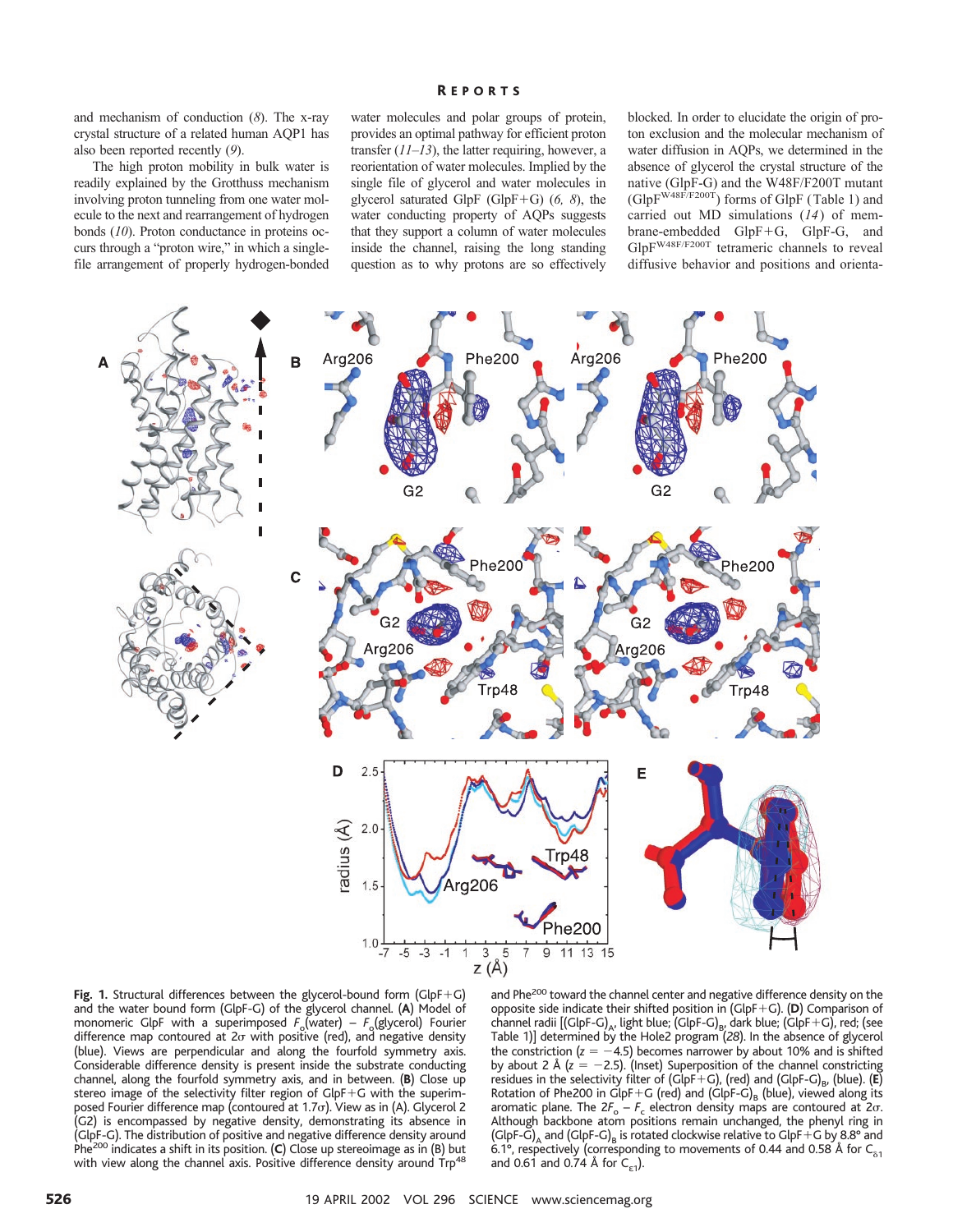## R EPORTS

tions of water molecules inside the channel.

The crystallographic structures of  $GlpF+G$ and GlpF-G are virtually identical (Table 1). The most pronounced structural changes, revealed by the  $F_0$ (water) –  $F_0$ (glycerol) difference map (Fig. 1), are small but significant in the orientation of the three selectivity filter (SF) lining residues, Trp<sup>48</sup>, Phe<sup>200</sup>, and Arg<sup>206</sup>, and toward the center of the narrowest portion of the channel (Fig. 1, C through E). The observed subtle changes in the crystal structure are within the expected thermal fluctuations in MD simulations (at 310 K), yet a slightly increased fluctuation of  $Trp^{48}$  in GlpF-G relative to GlpF+G is discernible from the simulations [see supplementary materials (*15*)]. Thus, in the water-

bound state, the channel diameter is narrower at its constriction by  $\sim 0.4$  Å, indicating the intimate steric interaction between glycerol and channel at the SF region.

The analysis of the 4 ns MD trajectory of GlpF-G reveals a hydrogen-bonded single file of water molecules in the 20 Å constriction region of the channel. The integrity of the single file is maintained throughout the simulation and water translocation along the channel axis is accordingly correlated [see supplementary materials (*15*)]. The simulations exhibit a one-dimensional water diffusion in the constriction region [see supplementary materials (*15*)], corresponding to a diffusion constant of 0.46  $\times$  $10^{-5}$  cm<sup>2</sup> s<sup>-1</sup>, which compares well with the

observed value of 0.4  $\times$  10<sup>-5</sup> to 0.8  $\times$  10<sup>-5</sup>  $cm<sup>2</sup> s<sup>-1</sup>$  for AQP1 (*16*). Eighteen full water permeation events through the 20 Å constriction region of the four channels were observed during the 4-ns MD simulation of GlpF-G. The conduction rate  $(1.1 H<sub>2</sub>O/ns/channel)$  compares satisfactorily with the experimentally deduced flux for GlpF (3, 17, 18),  $0.5 \times 10^9$  s<sup>-1</sup>, and with the flux observed in MD simulations reported recently (*19*).

The observed electron density assigned to channel water corresponds closely to the distribution of water molecules determined by MD (Fig. 2). Water positions and orientations indicate that the molecules are all hydrogen donors to the line of carbonyl oxygen atoms that face





**Fig. 2.** (**A**) Simulated distributions of O and H atoms of water molecules inside the GlpF-G channel. The central peak in the O distribution at 5.4 Å corresponds to the midpoint between the NPA motifs (vertical line). The systematic shift of the H peaks relative to the O peaks implies that the schematically illustrated water orientation is present in the channel, as confirmed in panel ( $B$ ). The positions (Mean  $\pm$  SD) of hydrogen bonding sites in the channel closely correlate with water atomic distributions. The origin of the *z*-axis is Ala201:O. (B) Water orientation in GlpF-G depicted by order parameters  $P_1(z) = \langle \cos \theta \rangle$  and  $P_2(z) = 1/2$  $\langle 3\cos^2\theta - 1 \rangle$ ;  $\theta$  is the angle between the membrane normal and the normalized (unit) water dipole vector;  $P_2(z)$  differentiates between orthogonality  $[P_2(z) = -0.5]$  and isotropic average orientation  $[P_2(z) = 0]$ . Black lines represent the order parameters calculated in the presence of

the full electric field of the channel; colored lines are  $P_1(z)$  calculated after turning off the charges on the  $NH<sub>2</sub>$  groups of the NPA asparagines (I), turning off the charges on the backbone atoms of the two halfmembrane spanning helices M3 and M7 (II), combining I and II (III), and combining I and II and turning off charges on the channel lining carbonyl groups (IV ). (**C**) Observed location of water molecules in the water bound channel (GlpF-G)<sub>A</sub> with an overlaid  $2F_o - F_c$  electron density map contoured at  $1.5\sigma$  (light green) and  $2\sigma$  (dark green). Positions of the water molecules were determined iteratively from peaks in  $F_{o} - F_{c}$  maps, starting from both, an empty channel and a water filled channel (and cross-checked by the corresponding omit maps). Hydrogen bonds are shown by blue dashed lines. An occupancy of 1 for all water positions was maintained in the subsequent refinement cycles.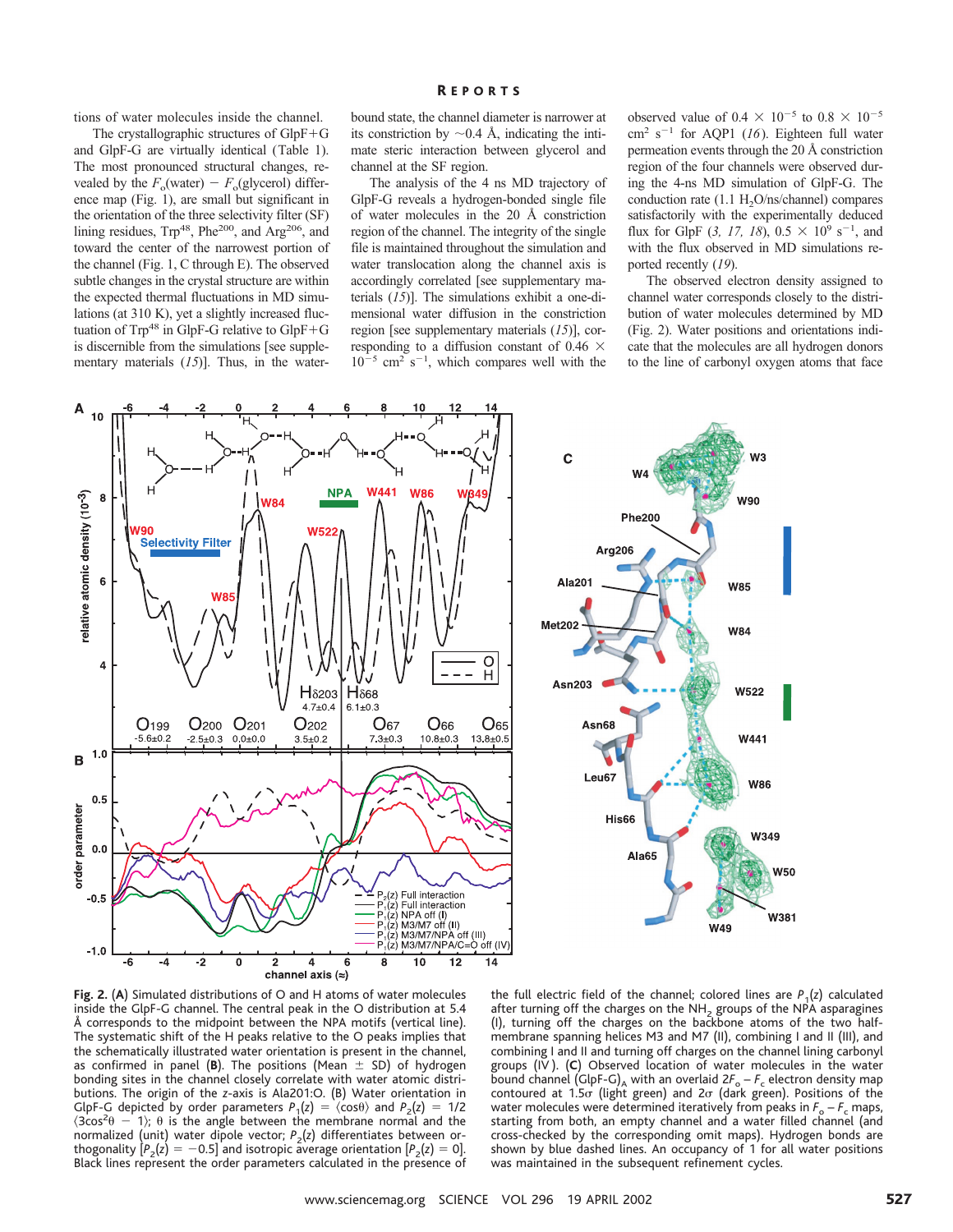the inside of the channel (*8*), with the exception of the central water molecule. The smeared out probability for locating these atoms within  $-6$  $\AA \leq z \leq 14$  Å, i.e., the constriction region, suggests water mobility*.* Alternating O and H peaks indicate hydrogen bonds between the water molecules. Gaps in the electron density are notable between W90 and W85 (5.5 Å apart), and W86 and W349 (4.5 Å apart). Furthermore, the electron density at the narrowest point of the channel at  $z \approx -3$  Å, opposing the hydrogen donor NH<sub>2</sub> of the guanidino group of Arg<sup>206</sup>, is low (Fig. 2C). These observations may be accounted for by the disorder of water molecules at these sites. Alternatively, there may be no water at all since the diffraction experiments were carried out at 100 K where translational and rotational motions of the water molecules freeze out (*20, 21*) and water transport in the channel does not occur (*22*). These sites lie close to the transition state in the conduction pathway (*6*), and might exhibit a small population at 100 K. The SF region shows a reduced water probability also in the 310 K MD simulations and an extrapolation to 100 K correlates closely with the observed low occupancy in this region.

Our MD simulations clearly show that start-

ing from the NPA center, water molecules are oriented in opposite directions in the two halves of the channel, with their hydrogen atoms pointing toward the exits (Figs. 2 and 3) as postulated by Murata *et al*. (*23*). An almost orthogonal orientation of water relative to the membrane normal is featured at  $z \approx 5.4$  Å, the midpoint of the NPA motifs (Fig. 2A).

This arrangement contrasts with the uniform orientation of water molecules in gramicidin A, a water and a proton channel (*13*). Between the two NPA motifs, the central water oxygen atom becomes hydrogen bonded to the  $NH<sub>8</sub>$ s of Asn<sup>68</sup> and Asn<sup>203</sup> with the water dipole consequently restrained to lie perpendicular to the channel axis. Opposite the NPA motifs across the channel there are only hydrophobic residues, Ile<sup>187</sup>, its flanking Val<sup>52</sup>, and Leu<sup>159</sup>, serving to prohibit a different hydrogen bonding pattern. Hence, the highly conserved and constrained Asn residues in an otherwise hydrophobic environment function to specifically hydrogen bond to a single water molecule, making its lone electron pairs unavailable as proton acceptors for the neighboring water molecules. As a result of the water orientation at the NPA center, the orientations of the neighboring water molecules are constrained such that successive O-H bonds are oriented away from this central water, with the other O-H of each water hydrogen bonding to successive carbonyls in the channel lining. Thus, this bipolar orientation is propagated outward along the water file.

In addition to the hydrogen bond donors of the central asparagines, the  $\alpha$ -helices M3 and M7 generate electrostatic fields directed toward the center of the channel (*23*) (Fig. 3), which stabilize the water configuration shown in Figs. 2 and 3. To test the relative contributions of the Asn NH<sub>2</sub> groups, the helix dipoles (9), and the line of carbonyls to the orientation of water molecules in the channel, four additional simulations, 0.5 ns each, were carried out in which one, two, or all of these effects were "turned off" (Fig. 2B). When the charges of the  $NH<sub>2</sub>$ groups of the Asn<sup>68</sup> and Asn<sup>203</sup> side chains are turned off (I) the water configuration is partially affected. As the charges of the backbone atoms of the half-helices M3 and M7 are turned off (II), and as this is combined with I (III), the bipolar orientation of the single-file arrangement breaks down leading to a uniform water orientation in the channel, a potential proton wire. Although the dipoles of the channel lining



**Fig. 3.** (**A**) Snapshot from MD simulation revealing the orientation of the hydrogen bonded water network that precludes proton conduction in GlpF. The opposite orientations of water molecules in the two halves of the channel start from the central water molecule opposite the NPA motifs (residues 68-70 and 203-205 shown in green with the side chains of Asn<sup>68</sup> and Asn<sup>203</sup> displayed in licorice representation), and are stabilized by the electrostatic fields generated by the M3 and M7 helices (shown in blue), and by hydrogen bonds to the carbonyl groups in the non-helical parts of two half-membrane spanning repeats (shown in gray). The exposed carbonyl oxygens of residues 65-66 and 198-200 are displayed as red spheres. Residues Arg<sup>206</sup>, Phe<sup>200</sup>, and Trp<sup>48</sup> constituting the selectivity filter appear in

light blue. (**B**) Schematic illustration of the proton preclusion. Initial protonation at any of the two termini of the single file (shown by black arrows in **I**) cannot be accomplished due to the adopted configuration. Proton release at any terminus can only propagate to the central water (blue curved arrows) and results in an unfavorable water orientation relative to the helical dipolar field as depicted in **II**; furthermore, a proton cannot be taken up by the other terminus to complete the transfer. Water reorientation (green arrows) leading to the availability of water oxygen atoms for outside protons at one terminus results in an unfavorable water orientation (**III**) and breaks the hydrogen bond network in the middle of the channel. Panel (A) was created with the molecular graphics program VMD (*29*).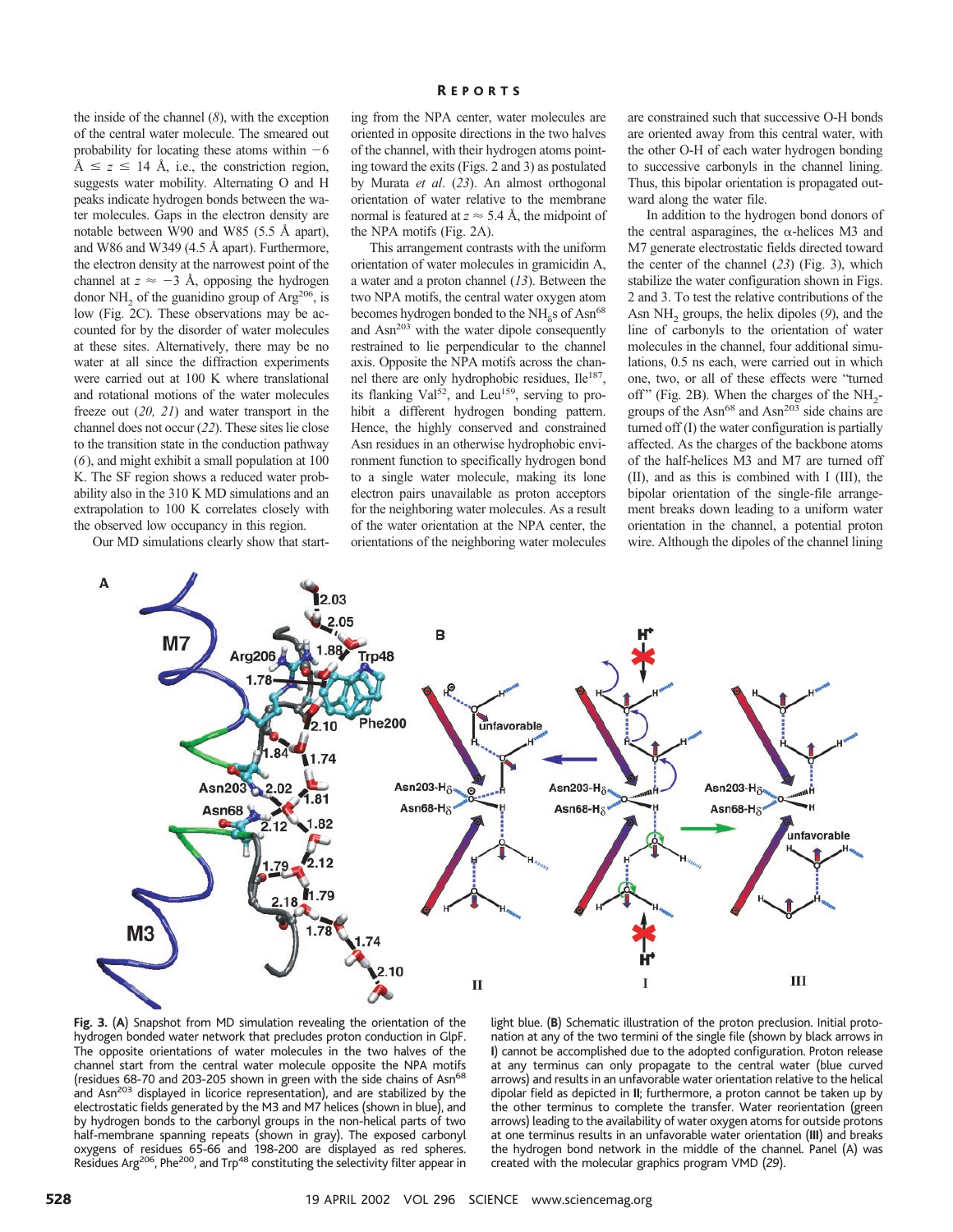carbonyl groups alone cannot maintain the bipolar orientation of water molecules, their absence (IV in Fig. 2B) significantly accelerates the relaxation toward orientational disorder. Therefore, these interactions combined establish a global orientation control mechanism that abrogates any proton transport through the channel.

The observed low occupancy of water molecules in the SF region of GlpF-G demonstrated by measurements and simulations (Fig. 2) may be the cause for the low rate of water permeation in GlpF. In order to assess such effects, a double mutant, GlpFW48F/F200T, in which both the size and polarity of the channel were increased in the SF region, was studied by means of experimental measurements and MD simulations. Light scattering assays (*18*) on reconstituted vesicles indicated an increased water

# R EPORTS

permeation for GlpFW48F/F200T over the wildtype GlpF  $[rate_{GlpF(W48F/F200T)}/rate_{wt-GlpF}$  =  $1.25 \pm 0.095$ ;  $n = 3$ ]. In close agreement with the observations, our MD simulations revealed a 38% increase in the number of permeated water molecules in GlpF<sup>W48F/F200T</sup> (25 water molecules passed the constriction regions of the four channels in 4 ns).

As illustrated in Fig. 4A, both simulations and electron density data for GlpFW48F/F200T indicate a significant increase of water density at the SF region (the mutation site), as compared to native GlpF (Fig. 2). Several water molecules are present in the electron density map of the SF region. The calculated density of water is now higher in this region than in the other parts of the channel (Fig. 4A). Otherwise, the position and orientation of water molecules in the constriction region of the channel do not show any



Fig. 4. Water distribution and orientation in GlpF<sup>W48F/F200T</sup>. (A) Simulated distributions of O and H atoms of water in the constriction region of the channel  $(-6 \text{ Å} \leq z \leq 14 \text{ Å})$ . (Inset) Water molecules at the selectivity filter region of GlpF double mutant W48F/F200T with the superimposed  $2F_c - F_c$  map, contoured at 1o around selected water positions. Four novel water molecules W45, W206, W217, W218 form a hydrogen bond network with channel atoms and with each other. (**B**) Bipolar water orientation in the two halves of the channel, orthogonal orientation of the central water molecule, and isotropic distribution of water molecules outside the channel are illustrated by the calculated order parameters  $P_1(z)$  and  $P_2(z)$  (as described in Fig. 2).

significant variation from those in GlpF-G (Fig. 2). In particular, the bipolar orientation of water molecules inside the channel is preserved after the mutations (Fig. 4B). We therefore predict that GlpFW48F/F200T is also impermeable to protons, a prediction which is at variance with the SF-based mechanism for proton exclusion suggested in (*19*), but in line with observations that mutated *E. coli* cells grew without change in phenotype.

Proton transport along water chains requires a uniform orientation of hydrogen-bonded water molecules that permits reorientation during proton transfer, requirements neither of which is met by the bipolar water file in GlpF (Figs. 2 and 4). The faithful description of the GlpF<sup>W48F/F200T</sup> mutant by our simulations gives credence to the suggested mechanism. In light of the absolute conservation of the NPA motifs and the conservation of structure throughout the AQPs (*3, 6, 9*), we propose that this mechanism of precluding proton conduction applies to the entire AQP family.

### **References and Notes**

- 1. G. M. Preston, P. Piazza-Carroll, W. B. Guggino, P. Agre, *Science* **256**, 385 (1992).
- 2. P. Agre, M. Bonhivers, M. J. Borgnia, *J. Biol. Chem.* **273**, 14659 (1998).
- 3. M. Borgnia, S. Nielsen, A. Engel, P. Agre, *Annu. Rev. Biochem*. **68**, 425 (1999).
- 4. M. Zeidel *et al.*, *Biochemistry* **33**, 1606 (1992).
- 5. K. B. Heller, E. C. Lin, T. H. Wilson, *J. Bacteriol*. **144**, 274 (1980).
- 6. D. Fu *et al*., *Science* **290**, 481 (2000).
- 7. P. Nollert, W. E. C. Harris, D. Fu, L. J. W. Miercke, R. M. Stroud, *FEBS Lett*. **504**, 112 (2001).
- 8. M. Ø. Jensen, E. Tajkhorshid, K. Schulten, *Structure* **9**, 1083 (2001).
- 9. H. Sui, B. Han, J. K. Lee, P. Walian, B. K. Jap, *Nature* **414**, 872 (2001).
- 10. C. J. T. de Grotthuss, *Ann. Chim*. **LVIII**, 54 (1806).
- 11. J. F. Nagle, H. J. Morowitz, *Proc. Natl. Acad. Sci. U.S.A.* **75**, 298 (1978).
- 12. Z. Schulten, K. Schulten, *Methods Enzymol.* **127**, 419 (1986).
- 13. R. Pomes, B. Roux, *Biophys. J*. **71**, 19 (1996).
- 14. GlpF was simulated in its tetrameric form {generated using the crystal structure [PDB entry 1FX8] (*6*)}, embedded in a fully hydrated bilayer membrane, as described in more detail elsewhere (*8*). All glycerols (three per channel) were removed and replaced by six water molecules per channel; the number and positions of water molecules being suggested by the program DOWSER; the two crystallographically observed water molecules in each channel were kept. The total size of the simulated system of the wild-type GlpF in an elementary cell was 106,189 atoms, including the protein tetramer (15,356 atoms), 317 POPE (palmitoyl-oleoylphosphatidyl-ethanolamine) lipid molecules (39,625 atoms), 17,068 water molecules (51,204 atoms), and four chloride ions to neutralize the total charge. All titratable amino acids were modeled in their charged forms. Constant temperature (310 K) and pressure (1 atm), and periodic boundary conditions were assumed. The simulations were performed with the MD program NAMD (*24*) using the Charmm27 force field with its improved parameters for lipids (*25*) and the TIP3P model for water (*26*). Coulomb forces were evaluated without cut-off using the Particle-Mesh-Ewald method. The system was simulated for 5 ns with an integration time step of 1 fs without geometrical restraints; 1 ns was consumed for equilibration, 4 ns for analysis. The wild-type system was also used in four additional simulations (I to IV ) each lasting 500 ps in which various electrostatic forces were switched off in order to verify how the protein tunes the ordering of its channel water. For the simulations of